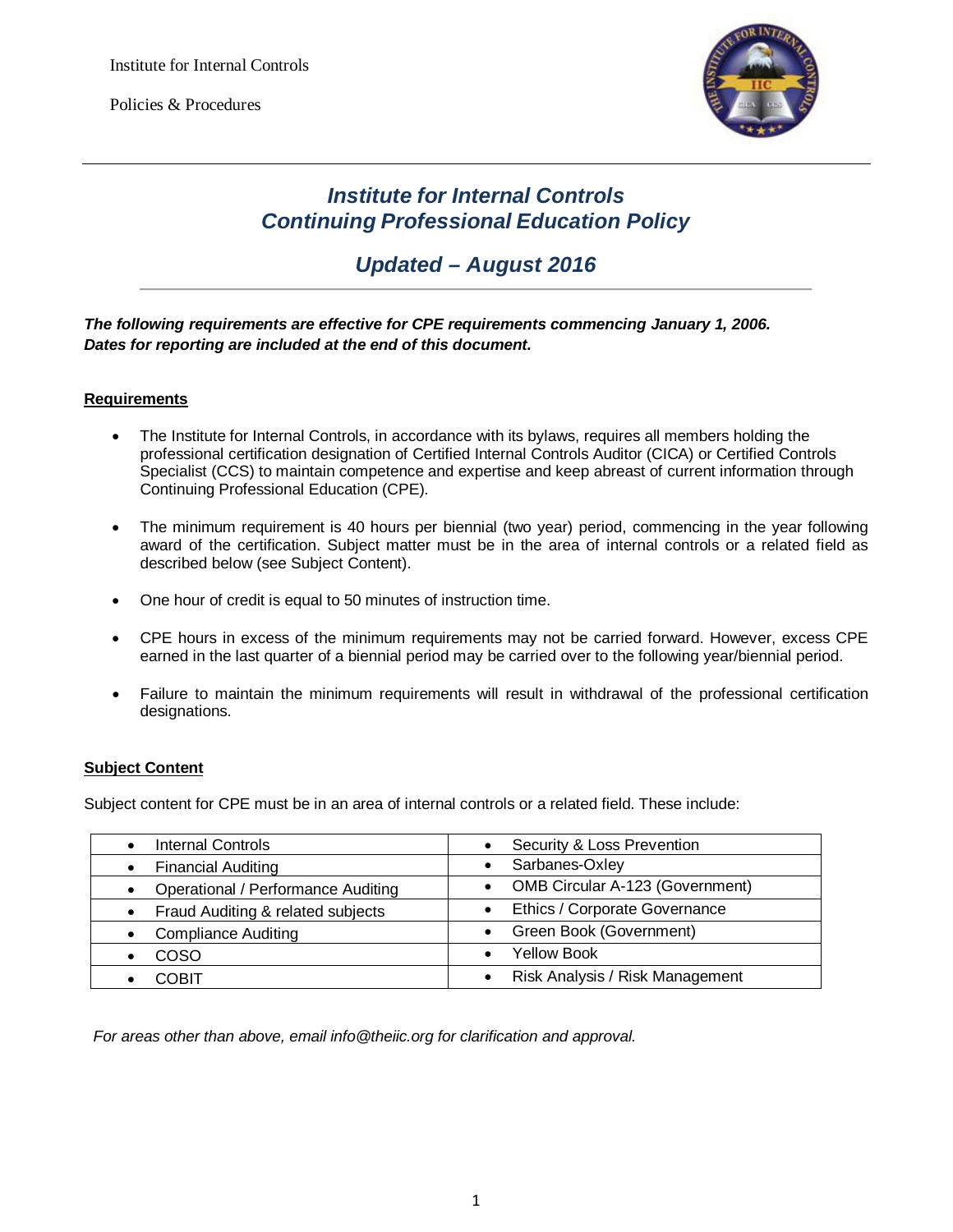Policies & Procedures



## **CPE Format**

### *1. Participant Credit*

- Unlimited CPE hours per biennial period are allowed for participant credit, which is defined as instruction in a formal class setting. A formalized class is one that meets in a formal setting, and includes:
	- (1) An instructor;
	- (2) A written course outline;
	- (3) Attendance that is required and recorded; and
	- (4) Issuance of a certificate of attendance and completion.
- Correspondence and self-study courses are acceptable for recommended CPE credit provided they (1) require a final examination and (2) issue certificates of completion.
- College courses may be claimed and computed at the rate of 15 hours of CPE for each semester hour completed. Transcripts must be obtained to support the claim for CPE hours. Courses must be in subject matter as described above (see Subject Content).
- In-house training is acceptable, provided that it is offered in a formalized setting and meets the above criteria.
- Informal, on-the-job training may not be claimed.
- In instances where the acronym CEU (Certified Education Unit) is used, one CEU is equal to (1) 15 classroom hours, (2) one college semester credit hour, or (3) 15 hours of Continuing Professional Education.
- Courses must be conducted by the Institute for Internal Controls or its approved vendors, by licensed sponsors approved by any State Board of Accountancy or the National Association of State Boards of Accountancy (NASBA). Courses conducted by professional organizations may be claimed but must be approved by the IIC beforehand. Contact the IIC for consultation. College courses claimed must be conducted at accredited colleges or universities. Courses in foreign countries must be conducted by providers approved for the appropriate accounting, ethics, or internal controls training under the laws or institution guidelines of the country.

### *2. Instructor Credit*

- A maximum of 20 CPE hours per biennial period is allowed for the development and teaching of any course where the emphasis of the subject matter is in an area of internal controls or a related field as listed above (see Subject Content). Members may claim CPE credit for the number of hours actually presented plus a maximum of 2 hours preparation for each hour of presentation for the first time the material is presented. Therefore, credit of 20 hours will be granted for the development and delivery of an 8 hour CPE course.
- Subsequent credit for preparation of the same presentation is not allowed, unless the subject matter is substantially changed.
- Subject matter must be approved by the institute's CPE Committee. Course description and outline (at a minimum) must be provided in writing prior to claiming any credit.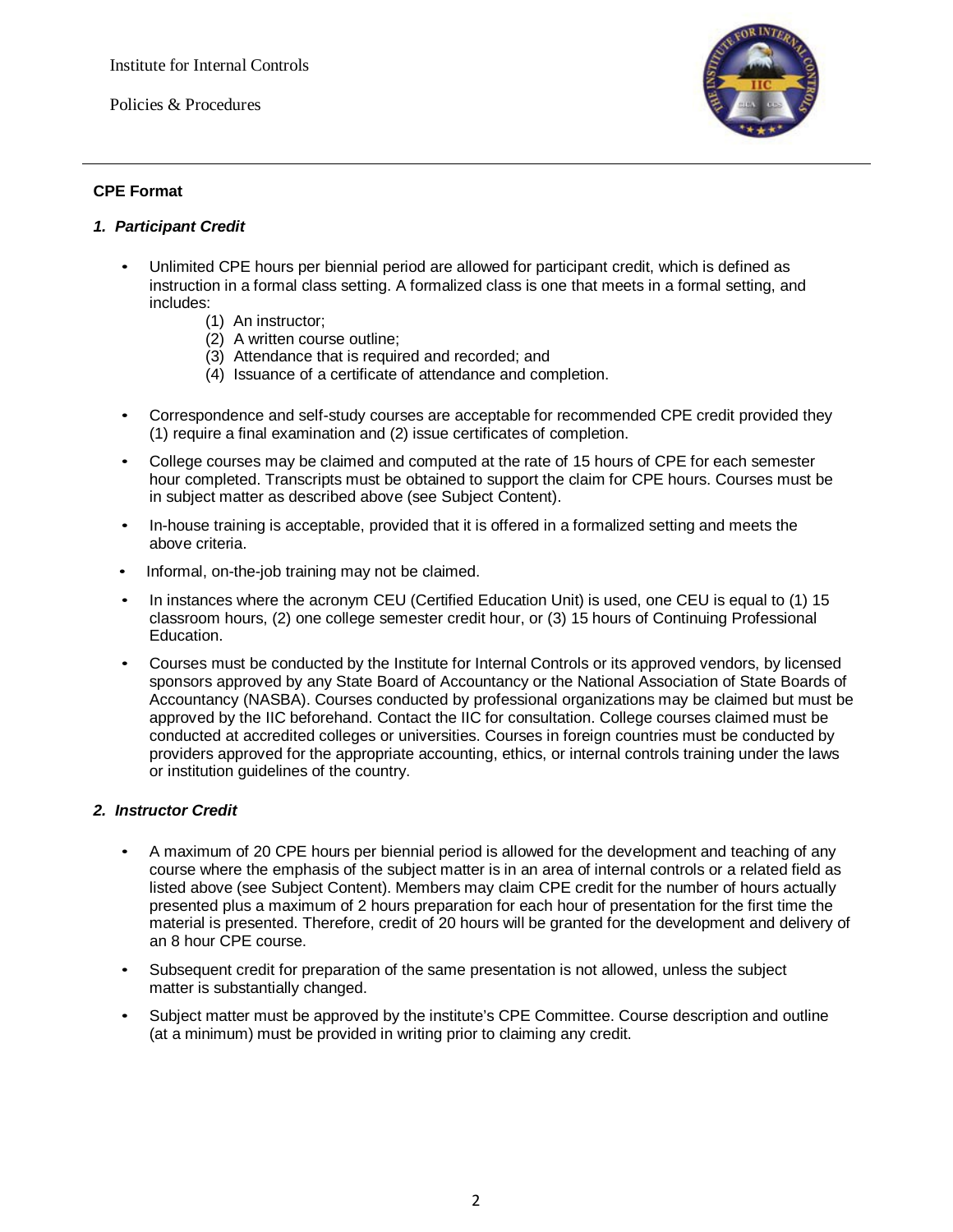Policies & Procedures



## *3. Author Credit*

• Time spent preparing articles and books related to the above-mentioned fields will be accepted for a maximum of 20 CPE hours per biennial period. A detailed description or copy of the article or book should be provided for approval prior to applying for credit. Articles must be published by a scholarly journal or a publication approved by The Institute for Internal Controls.

## *4. Society/Association Meetings Credit*

• Credit for attending certain meetings conducted by professional societies or associations may be claimed for a maximum of 10 hours per biennial period. Meetings must either (1) have a formal speaker speaking on an area of internal controls or related subject as listed above (see Subject Content). Lecture/presentation must be at least 50 minutes in length for each CPE hour claimed. Time for lunches, breaks, social gatherings, planning sessions, business meetings, and similar activities must be excluded.

## *5. Quizzers Credit*

- A quizzer is defined as a series of questions presented by a sponsor where the source of any answer is virtually given through direct page reference or other means, such as articles in magazines and similar publications. It should be noted that many State Boards of Accountancy view quizzers as presenting a process to look-up answers with no substantial program or process for learning and therefore are not acceptable for meeting the State standards for licensing for CPA's and PA's.
- TheIIC will limit any credit to no more than 1 CPE credit for each publication and a maximum 10 CPE credits per biennial period. The exception to this policy is the issuance of CPE by TheIIC based on a successful passing grade for quizzes pertaining to TheIIC e-Newsletter and TheIIC e-Magazine. Note that all CPE issued by TheIIC for quizzes based on the above is not sanctioned by NASBA.
- Credit will be granted only for applicability to internal controls and related fields (see Subject Content above). Members will be required to substantiate that the content meets this criteria.

### **CPE Records**

- Members are responsible for keeping track of their CPE and retain for three years after the applicable biennial period all supporting documentation, such as proof of attendance and completion of courses.
- CPE records need not be sent to the institute unless specifically requested.
- As part of the annual membership and certification renewal process, Members will be required to certify that they are in compliance with the IIC's CPE requirements.

## **Member Deficient in CPE Credits**

- The Institute for Internal Controls may request evidence of any member's compliance with the CPE requirements.
- Any member holding the professional certification of CICA or CCS who is unable to demonstrate CPE compliance, or who is found to have made a false certification, may be subject to discipline, including expulsion from the IIC, and withdrawal of his/her professional designation.